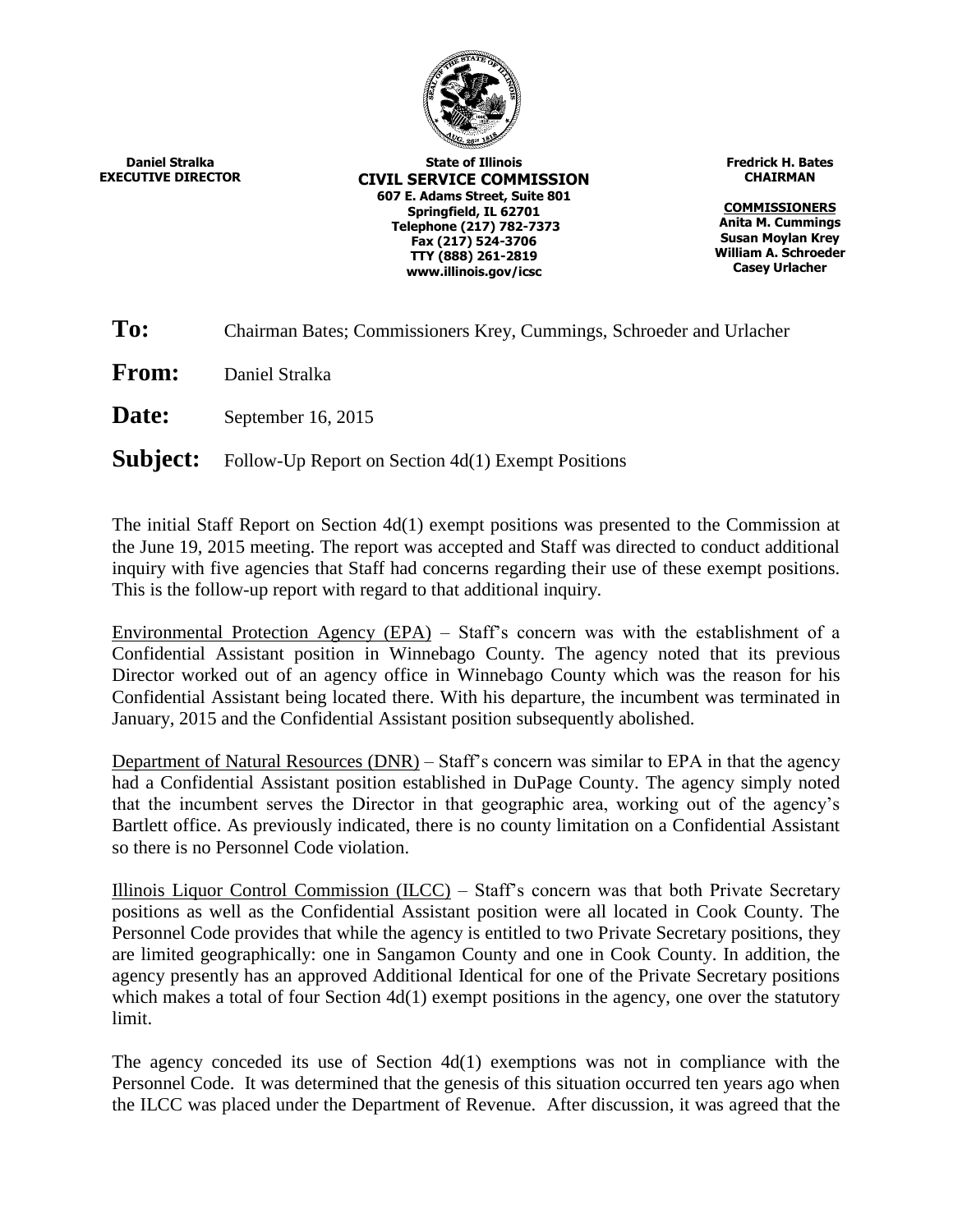Page 2 September 16, 2015

agency and Central Management Services (CMS) would take two steps to resolve this issue going forward:

- 1. The agency is in the midst of relocating a program to the Illinois Department of Public Health. It is anticipated that one of the Additional Identical Private Secretaries will relocate to the Illinois Department of Public Health with the program. That would resolve the issue of having four exempt positions. The agency anticipates this will take place in the next six months.
- 2. The existing Section 4d(1) exempt positions will all be "frozen" so that the agency will be prohibited from hiring into them if one becomes vacant. When such a vacancy occurs, the ILCC will then relocate one of the Private Secretary positions to Sangamon County or abolish one altogether. That will resolve the issue of having two Private Secretary positions in Cook County.

Upon completion of these two actions, the agency will be in compliance with the Personnel Code. By proceeding in this manner, none of the incumbents will forced out of their current positions. CMS has taken the necessary steps to ensure the positions are frozen. Staff will continue to monitor this particular situation.

Department of Financial and Professional Regulation (DFPR) – This is a significantly more complex situation as set forth in more detail in the June report. In sum, the present day DFPR is made up of the following divisions which at one time or another were independently entitled to a full slate of Section 4d(1) exempt positions in the past:

> Banking Financial Institutions Professional Regulation Real Estate

The agency provided sufficient evidence in the form of statutory authority and executive orders to establish that the Directors of these divisions – as well as the Secretary of DFPR – all have their appointments subject to the advice and consent of the Senate. When DFPR was originally constituted back in 2004, it was agreed by Commission Staff and CMS that this was a compelling indicator to entitle a Director position to a full slate of Section 4d(1) exempt positions. Therefore, Staff conceded the entitlement of the Secretary of DFPR as well as each of the subordinate Directors whose appointments are subject to the advice and consent of the Senate to a full slate of Section 4d(1) exempt positions.

One of the ramifications is that this consolidated agency, albeit unique in its structure and history, is entitled to a total of 15 Section 4d(1) exempt positions. That can be contrasted with the Department of Corrections which is 25 times the size of DFPR yet only entitled to a slate of three Section 4d(1) exempt positions. While that may appear unbalanced, there is sufficient historical and legislative support to justify this disparity. In addition, it must be noted that DFPR is responsible for a wide range of regulatory activities, each with its own statutory guidelines.